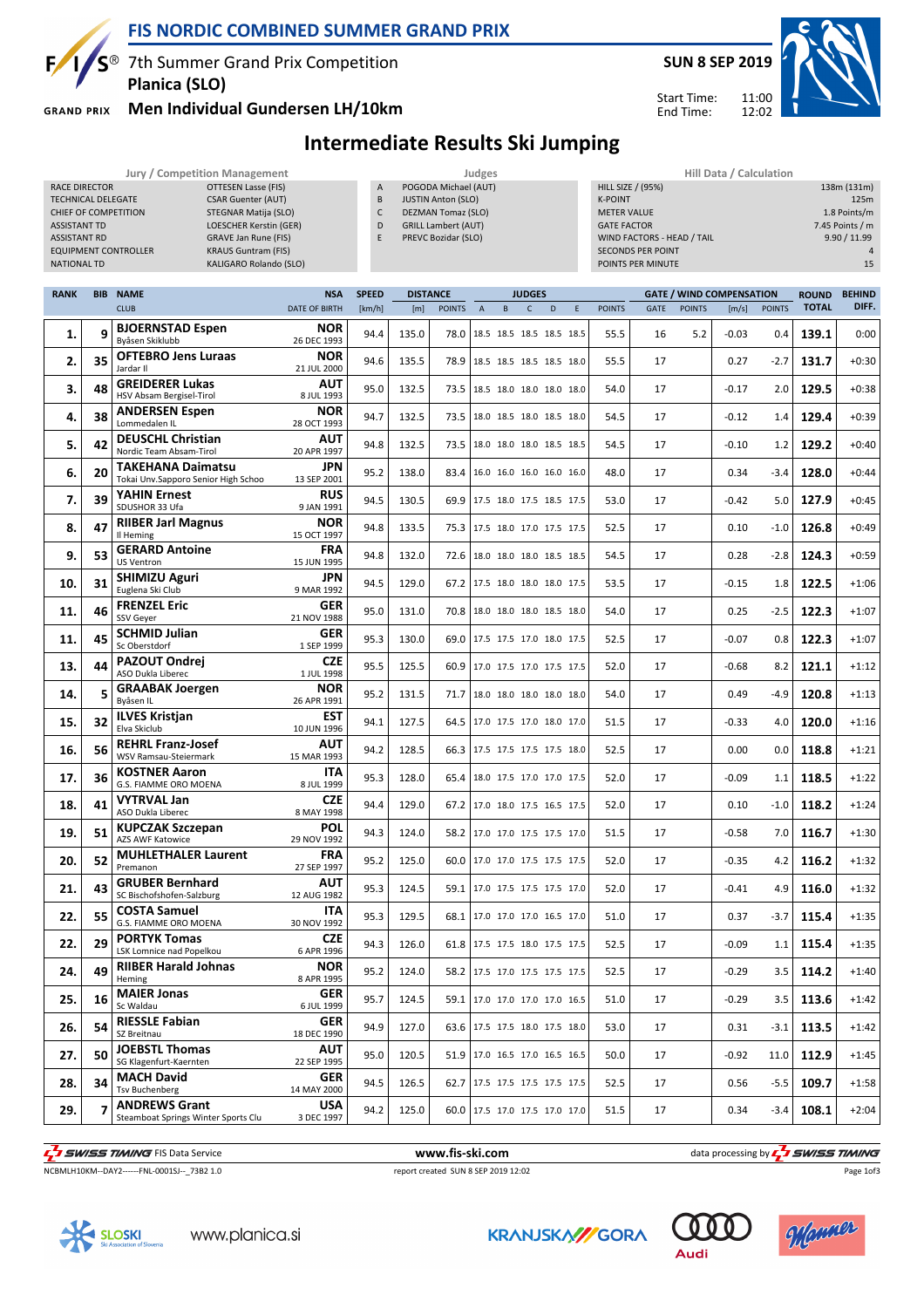**FIS NORDIC COMBINED SUMMER GRAND PRIX**

S<sup>®</sup> 7th Summer Grand Prix Competition **Planica (SLO)**

**Men Individual Gundersen LH/10km GRAND PRIX** 

 $\mathbf{F}$ 

## **SUN 8 SEP 2019**



11:00 12:02 Start Time: End Time:

## **Intermediate Results Ski Jumping**

| <b>RANK</b> | <b>BIB</b>     | <b>NAME</b>                                                      | <b>NSA</b>                | <b>SPEED</b> | <b>DISTANCE</b> |                               |                               |   | <b>JUDGES</b> |                          |   |               |             |               | <b>GATE / WIND COMPENSATION</b> |               | <b>ROUND</b> | <b>BEHIND</b> |
|-------------|----------------|------------------------------------------------------------------|---------------------------|--------------|-----------------|-------------------------------|-------------------------------|---|---------------|--------------------------|---|---------------|-------------|---------------|---------------------------------|---------------|--------------|---------------|
|             |                | <b>CLUB</b>                                                      | <b>DATE OF BIRTH</b>      | [km/h]       | [m]             | <b>POINTS</b>                 | $\overline{A}$                | B | $\mathsf{C}$  | D                        | E | <b>POINTS</b> | <b>GATE</b> | <b>POINTS</b> | [m/s]                           | <b>POINTS</b> | <b>TOTAL</b> | DIFF.         |
| 30.         | 6              | <b>RETTENEGGER Thomas</b><br>TSU St. Veit im Pongau-Salzburg     | <b>AUT</b><br>5 FEB 2000  | 94.2         | 123.5           | 57.3                          |                               |   |               | 17.0 17.0 17.0 17.0 17.0 |   | 51.0          | 17          |               | 0.11                            | $-1.1$        | 107.2        | $+2:08$       |
| 31.         | 25             | <b>VAXELAIRE Lilian</b><br>S.C xonrupt                           | <b>FRA</b><br>4 FEB 1998  | 95.3         | 121.5           | 53.7                          |                               |   |               | 16.5 17.0 16.5 17.0 16.5 |   | 50.0          | 17          |               | $-0.15$                         | 1.8           | 105.5        | $+2:14$       |
| 32.         | 27             | <b>JELEN Rok</b><br>Ssk Velenje                                  | <b>SLO</b><br>31 MAR 2000 | 93.8         | 119.0           | 49.2                          |                               |   |               | 16.0 17.0 17.0 16.0 16.5 |   | 49.5          | 17          |               | $-0.44$                         | 5.3           | 104.0        | $+2:20$       |
| 33.         | $\mathbf{1}$   | <b>MARUSARZ Wojciech</b><br>AZS Zakopane                         | <b>POL</b><br>28 MAY 1993 | 94.1         | 123.5           |                               | 57.3 17.0 17.5 17.0 16.5 16.5 |   |               |                          |   | 50.5          | 17          |               | 0.39                            | $-3.9$        | 103.9        | $+2:21$       |
| 34.         | 15             | <b>HUETTEL Simon</b><br>Wsv 1922 weissenstadt                    | GER<br>4 AUG 1999         | 95.7         | 118.5           | 48.3                          |                               |   |               | 16.5 16.5 17.0 16.5 16.0 |   | 49.5          | 17          |               | $-0.43$                         | 5.2           | 103.0        | $+2:24$       |
| 35.         | 22             | YACHI Sora<br>Morioka Chuo High School                           | <b>JPN</b><br>4 MAY 2000  | 94.9         | 131.0           | 70.8                          |                               |   |               | 9.5 9.5 9.0 9.5 9.5      |   | 28.5          | 17          |               | $-0.21$                         | 2.5           | 101.8        | $+2:29$       |
| 36.         | 11             | <b>BRECL Gasper</b><br>Ssk Velenje                               | <b>SLO</b><br>18 NOV 1999 | 93.9         | 116.5           | 44.7                          |                               |   |               | 16.5 16.5 16.5 16.0 16.5 |   | 49.5          | 16          | 5.2           | $-0.09$                         | 1.1           | 100.5        | $+2:34$       |
| 37.         | 40             | <b>VRHOVNIK Vid</b><br>Ssk Velenje                               | <b>SLO</b><br>12 JUL 1999 | 94.5         | 120.0           | 51.0 16.5 17.0 17.0 16.5 17.0 |                               |   |               |                          |   | 50.5          | 17          |               | 0.11                            | $-1.1$        | 100.4        | $+2:35$       |
| 38.         | 4              | <b>MATSUZAWA Hiroto</b><br>Hakuba High School                    | <b>JPN</b><br>10 DEC 2000 | 94.6         | 123.0           | 56.4                          |                               |   |               | 16.5 17.0 17.0 16.5 17.0 |   | 50.5          | 17          |               | 0.68                            | $-6.7$        | 100.2        | $+2:36$       |
| 39.         | 33             | <b>HAHN Martin</b><br><b>VSC Klingenthal</b>                     | <b>GER</b><br>6 MAY 1997  | 94.9         | 119.0           | 49.2 16.0 16.5 16.5 16.5 16.0 |                               |   |               |                          |   | 49.0          | 17          |               | $-0.09$                         | 1.1           | 99.3         | $+2:39$       |
| 40.         | 19             | <b>PARK Jeun</b>                                                 | <b>KOR</b><br>11 MAR 1993 | 95.2         | 117.5           | 46.5                          |                               |   |               | 17.0 16.5 17.0 16.5 16.5 |   | 50.0          | 17          |               | $-0.18$                         | 2.2           | 98.7         | $+2:42$       |
| 41.         | 24             | <b>LEHNERT Luis</b><br>Wsv Oberaudorf                            | <b>GER</b><br>12 JUN 2000 | 95.0         | 118.5           | 48.3                          |                               |   |               | 17.0 16.5 16.5 16.5 16.5 |   | 49.5          | 17          |               | $-0.06$                         | 0.7           | 98.5         | $+2:42$       |
| 42.         | 10             | <b>JAROSZ Mateusz</b><br>Ts Wisla zakopane                       | <b>POL</b><br>22 APR 2002 | 94.7         | 118.0           |                               | 47.4 17.0 16.5 16.5 16.5 16.5 |   |               |                          |   | 49.5          | 16          | 5.2           | 0.39                            | $-3.9$        | 98.2         | $+2:44$       |
| 43.         | 12             | <b>KUDZIA Piotr</b><br>Lks Klimczok bystra                       | <b>POL</b><br>18 NOV 2000 | 93.6         | 112.0           | 36.6                          |                               |   |               | 16.5 16.5 16.5 16.0 16.5 |   | 49.5          | 16          | 5.2           | $-0.54$                         | 6.5           | 97.8         | $+2:45$       |
| 44.         | $\overline{2}$ | <b>DANEK Lukas</b><br>ASO Dukla Liberec                          | <b>CZE</b><br>19 SEP 1997 | 95.0         | 121.0           |                               | 52.8 17.0 17.0 17.0 17.0 16.5 |   |               |                          |   | 51.0          | 17          |               | 0.75                            | $-7.4$        | 96.4         | $+2:51$       |
| 45.         | 28             | <b>RUNGGALDIER Lukas</b><br><b>GRUPPO SCIATORI FIAMME GIALLE</b> | <b>ITA</b><br>31 JUL 1987 | 93.9         | 117.0           |                               | 45.6 16.5 16.5 16.0 15.5 16.0 |   |               |                          |   | 48.5          | 17          |               | $-0.18$                         | 2.2           | 96.3         | $+2:51$       |
| 46.         | 13             | <b>OFTEBRO Einar Luraas</b><br>Jardar II                         | <b>NOR</b><br>6 AUG 1998  | 94.0         | 111.0           |                               | 34.8 16.0 15.5 15.5 15.0 16.0 |   |               |                          |   | 47.0          | 16          | 5.2           | $-0.74$                         | 8.9           | 95.9         | $+2:53$       |
| 47.         | Я              | <b>JELEN Ozbei</b><br>Ssk Velenje                                | <b>SLO</b><br>2 JUN 2000  | 94.3         | 118.5           | 48.3                          |                               |   |               | 16.5 17.0 16.5 16.5 16.5 |   | 49.5          | 17          |               | 0.34                            | $-3.4$        | 94.4         | $+2:59$       |
| 48.         | 26             | <b>MRAZ Samuel</b><br>KSG Klagenfurt-Kaernten                    | <b>AUT</b><br>2 JUL 1998  | 94.8         | 113.5           |                               | 39.3 16.5 16.0 16.5 16.0 16.5 |   |               |                          |   | 49.0          | 17          |               | $-0.29$                         | 3.5           | 91.8         | $+3:09$       |
| 49.         | 30             | <b>RAINER Marc Luis</b><br>SK Saalfelden-Salzburg                | <b>AUT</b><br>22 SEP 1999 | 94.5         | 115.0           | 42.0                          |                               |   |               | 16.5 16.5 17.0 16.5 16.5 |   | 49.5          | 17          |               | 0.00                            | 0.0           | 91.5         | $+3:10$       |
| 50.         | 23             | <b>BUZZI Raffaele</b><br>C.S. CARABINIERI SEZ. SCI               | ITA<br>17 JUL 1995        | 94.7         | 110.5           | 33.9                          |                               |   |               | 16.0 16.0 16.0 15.5 16.5 |   | 48.0          | 17          |               | $-0.36$                         | 4.3           | 86.2         | $+3:32$       |
| 51.         | 21             | <b>TYRODE Mael</b><br>S.C les fourgs                             | <b>FRA</b><br>31 JUL 2000 | 94.8         | 112.0           | 36.6                          |                               |   |               | 16.5 16.0 16.0 16.0 16.5 |   | 48.5          | 17          |               | 0.07                            | $-0.7$        | 84.4         | $+3:39$       |
| 52.         | 17             | <b>VALLET Edgar</b><br><b>CSR Pontarlier</b>                     | <b>FRA</b><br>26 JUN 2000 | 94.5         | 106.0           | 25.8                          |                               |   |               | 16.0 15.5 16.0 15.5 16.0 |   | 47.5          | 17          |               | $-0.59$                         | 7.1           | 80.4         | $+3:55$       |
| 53.         | 14             | <b>CLARET TOURNIER Samy</b><br>C.S chamonix                      | <b>FRA</b><br>20 MAY 1999 | 94.6         | 103.5           | 21.3                          |                               |   |               | 16.0 15.5 15.5 15.5 15.5 |   | 46.5          | 17          |               | $-0.68$                         | 8.2           | 76.0         | $+4:12$       |
|             |                |                                                                  |                           |              |                 |                               |                               |   |               |                          |   |               |             |               |                                 |               |              |               |

#### **Disqualified**

|  | 3   KIMURA Yoshihiro | JPN | SCE 4   |
|--|----------------------|-----|---------|
|  | 18   MAH Nathaniel   | CAN | l SCE 4 |
|  | 37 KIMURA Kodai      | JPN | SCE 4   |

**reason for disqualification**

SCE 4 : SUIT

NCBMLH10KM--DAY2------FNL-0001SJ--\_73B2 1.0 report created SUN 8 SEP 2019 12:02

The Same of the Section of the Section of the Section of the Section of the Section of the Section of the Section of the Section of the Section of the Section of the Section of the Section of the Section of the Section of

Page 2of3



www.planica.si

**KRANJSKA//GORA**